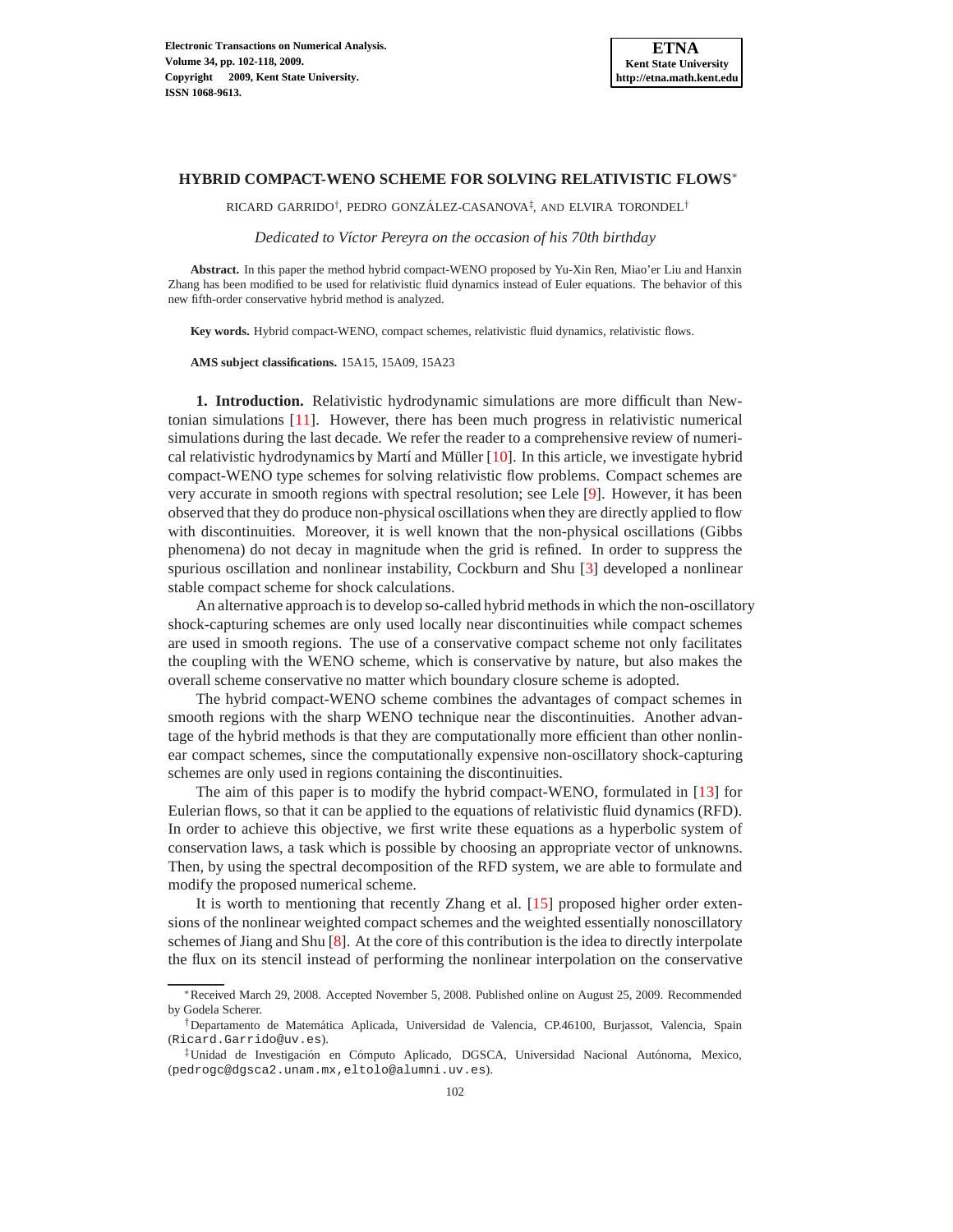variables as in Deng and Zhang [\[4\]](#page-16-7). Since the authors report that this approach has the same ability to capture strong discontinuities, while the resolution of short waves is improved and numerical dissipation is reduced, it may have an interesting impact in the solution of the relativistic fluid dynamics equations analyzed in this work.

This article is organized as follows. In Section [2,](#page-1-0) the relativistic fluid dynamics equations are introduced. In Section [3,](#page-2-0) the compact-WENO method is described in general (Section [3.1\)](#page-3-0) and its adaptation to RFD (Section [3.3\)](#page-6-0) is discussed. In particular, the parameter which determines the behavior of the hybrid scheme is reformulated and discussed in Section [3.2.](#page-3-1) In Section [4,](#page-8-0) the results of several numerical experiments in 1D and 2D are presented in order to compare hybrid compact-WENO with WENO schemes. Section [5](#page-15-0) contains final remarks and conclusions.

<span id="page-1-0"></span>**2. Relativistic fluid dynamics.** In general, a relativistic fluid is characterized by phenomena which involve gas moving at velocities close to the speed of light. In this context, relativistic equations have to be used instead of the Euler equations for fluid dynamics.

Within the framework of restricted relativity, a relativistic flux is described by a system of equations of local conservation laws, given by

$$
\nabla_{\mu}(\rho U^{\mu}) = 0
$$
 local conservation of the baryonic number density, (2.1)

$$
\nabla_{\mu}T^{\mu\nu} = 0
$$
 local conservation of the momentum-energy tensor. (2.2)

Throughout this section, Greek indices run from 0 to 3, and Latin indices from 1 to 3. In the former equations,  $\rho$  is the rest mass density,  $U^{\mu}$  the 4-velocity vector and  $\nabla_{\mu}$  stands for the covariant derivative.  $T^{\mu\nu}$  is the energy-momentum tensor, which for a perfect fluid can be written as

<span id="page-1-2"></span><span id="page-1-1"></span>
$$
T^{\mu\nu} = \rho h u_{\mu} u_{\nu} + p g_{\mu\nu},\tag{2.3}
$$

where p is the pressure and  $h = 1 + \epsilon + p/\rho$  is the specific enthalpy, with  $\epsilon$  being the specific internal energy. The tensor  $g_{\mu\nu}$  defines the metric of the space-time where the fluid evolves.

The first step to build the hybrid numerical scheme consists in rewriting  $(2.1)$  and  $(2.2)$ in conservative form, see  $(2.11)$ . To do so, we recall from [\[5\]](#page-16-8) that the system of equations  $(2.1)$  and  $(2.2)$  can be rewritten as

$$
\frac{\partial F^{\mu}(w)}{\partial x^{\mu}} = 0 \tag{2.4}
$$

with

$$
w = (\rho, v^i, \epsilon)^T,\tag{2.5}
$$

$$
F^{0}(w) = (\rho W, \rho h W^{2} v^{j}, \rho h W^{2} - p - \rho W)^{T},
$$
\n(2.6)

$$
F^{i}(w) = (\rho W v^{i}, \rho h W^{2} v^{j} v^{i} + p \delta^{ij}, \rho h W^{2} v^{i} - \rho W v^{i})^{T},
$$
\n(2.7)

where  $x^{\mu} = (t, x, y, z)$ ; and  $v^{i} = u^{i}/W$ , where W is the Lorentz factor which satisfies  $W = (1 - v^2)^{-1/2}$ , with  $v^2 = \delta_{ij}v^i u^j$ .

Consider now the variables

$$
\begin{cases}\nD = \rho W \\
S^j = \rho h W^2 v^j \\
\tau = \rho h W^2 - p - \rho W,\n\end{cases}
$$
\n(2.8)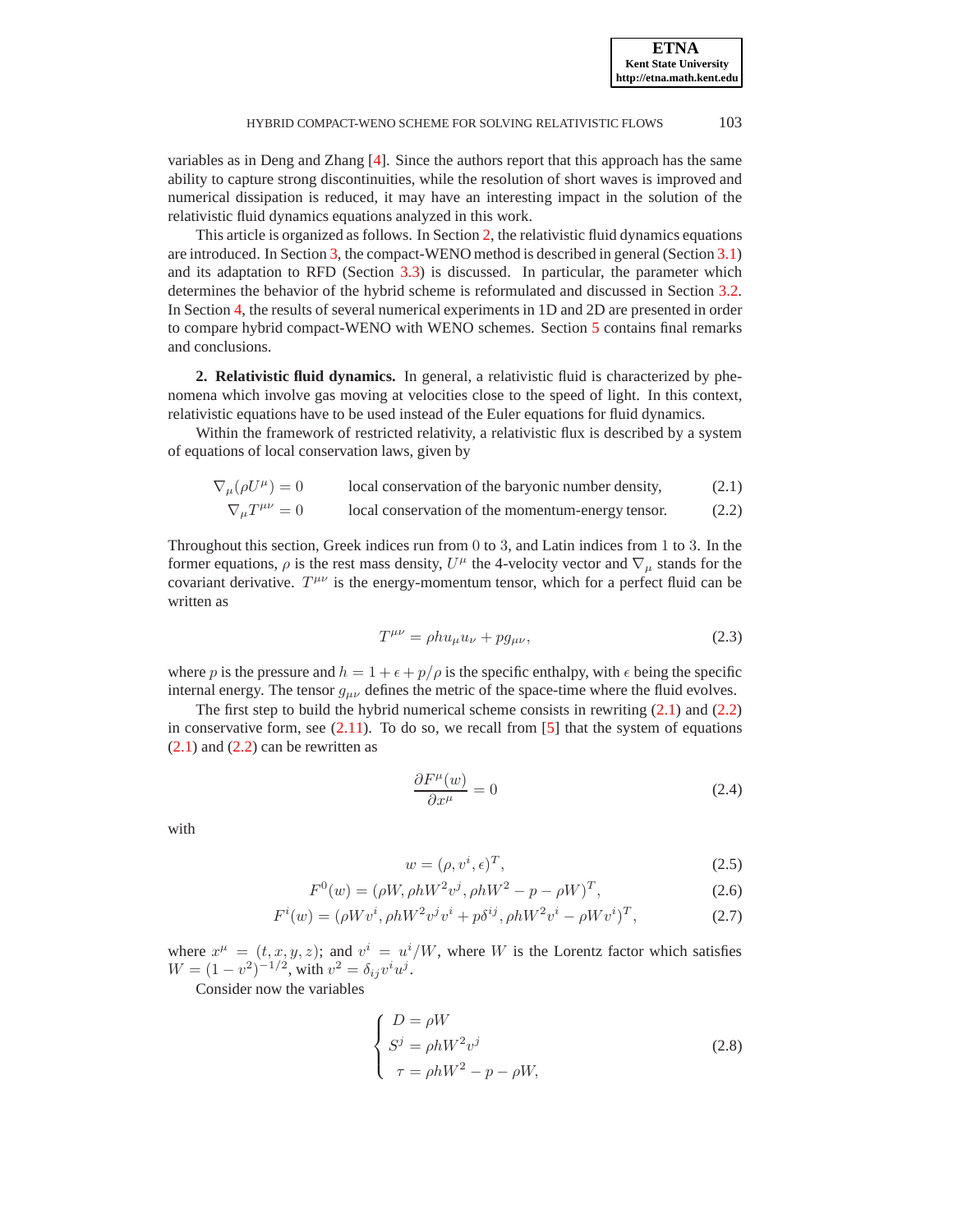which are, respectively, the rest mass, momentum, and total energy densities, measured in the laboratory frame. Defining now the conserved quantities

$$
u = (D, S^j, \tau)^T \tag{2.9}
$$

$$
f^{i}(u) = (Dv^{i}, S^{j}v^{i} + p\delta^{ij}, S^{i} - Dv^{i})^{T},
$$
\n(2.10)

the system takes the form

<span id="page-2-1"></span>
$$
\frac{\partial u}{\partial t} + \sum_{i} \frac{\partial f^{i}}{\partial x_{i}} = 0, \qquad (2.11)
$$

which is the desired conservative representation. The system is closed with an equation of state  $p = p(\rho, \epsilon)$  and is hyperbolic for causal equations of state; see Anile [\[2\]](#page-16-9). The solution of hyperbolic non-linear systems of conservation laws by means of component-wise or characteristic-wise type schemes requires as a first step the spectral decomposition of the system. In these schemes, the characteristic structure is used to compute the local characteristic fields, which define the directions along which the characteristic variables propagate. The full spectral decomposition of the three  $5 \times 5$  Jacobian matrices  $B^i$  associated with the system  $(2.11),$  $(2.11),$ 

<span id="page-2-2"></span>
$$
\mathcal{B}^i = \frac{\partial f^i(u)}{\partial u},\tag{2.12}
$$

which is at the very core of this paper, can be found in Donat et al. [\[5\]](#page-16-8). For completeness, we include the expressions of the eigenvalues

$$
\lambda_0 = v^x \qquad \text{(triple)}, \tag{2.13}
$$

which define the material waves, and

$$
\lambda_{\pm} = \frac{1}{1 - v^2 c_s^2} \left\{ v^x (1 - c_s^2) \pm c_s \sqrt{(1 - v^2) [1 - v^x v^x - (v^2 - v^x v^x) c_s^2]} \right\},\qquad(2.14)
$$

which are associated to the acoustic waves. Note that the characteristic wave speeds in the relativistic case not only depend on the fluid velocity components in the wave propagation direction, but also on the normal velocity components. This coupling adds new numerical difficulties which are specific to relativistic fluid dynamics; see Ibañez [\[7\]](#page-16-10).

In what follows, for simplicity of exposition and since its extension to several dimensions is straightforward, we shall present the component-wise algorithm in one dimension. In this case, the Jacobian matrix of  $(2.12)$  has three real and distinct eigenvalues, one associated with material waves and two with acoustic waves: v and  $(v \pm c_s)/(1 \pm v c_s)$ .

Although component-wise methods are simple and cost effective [\[14\]](#page-16-11), for more demanding test problems, it is advisable to use the more costly, but much more robust, characteristic decomposition. The combination of spectral methods with characteristic-type schemes is thus expected to produce more precise results at a lower cost.

<span id="page-2-0"></span>**3. Compact-WENO scheme.** In this section, we first describe in general the compact-WENO method and we discuss how to adapt this technique to the RFD problem. In particular, we discuss and reformulate the parameter which determines the behavior of the hybrid scheme in such a way that it can accurately solve the RFD problem.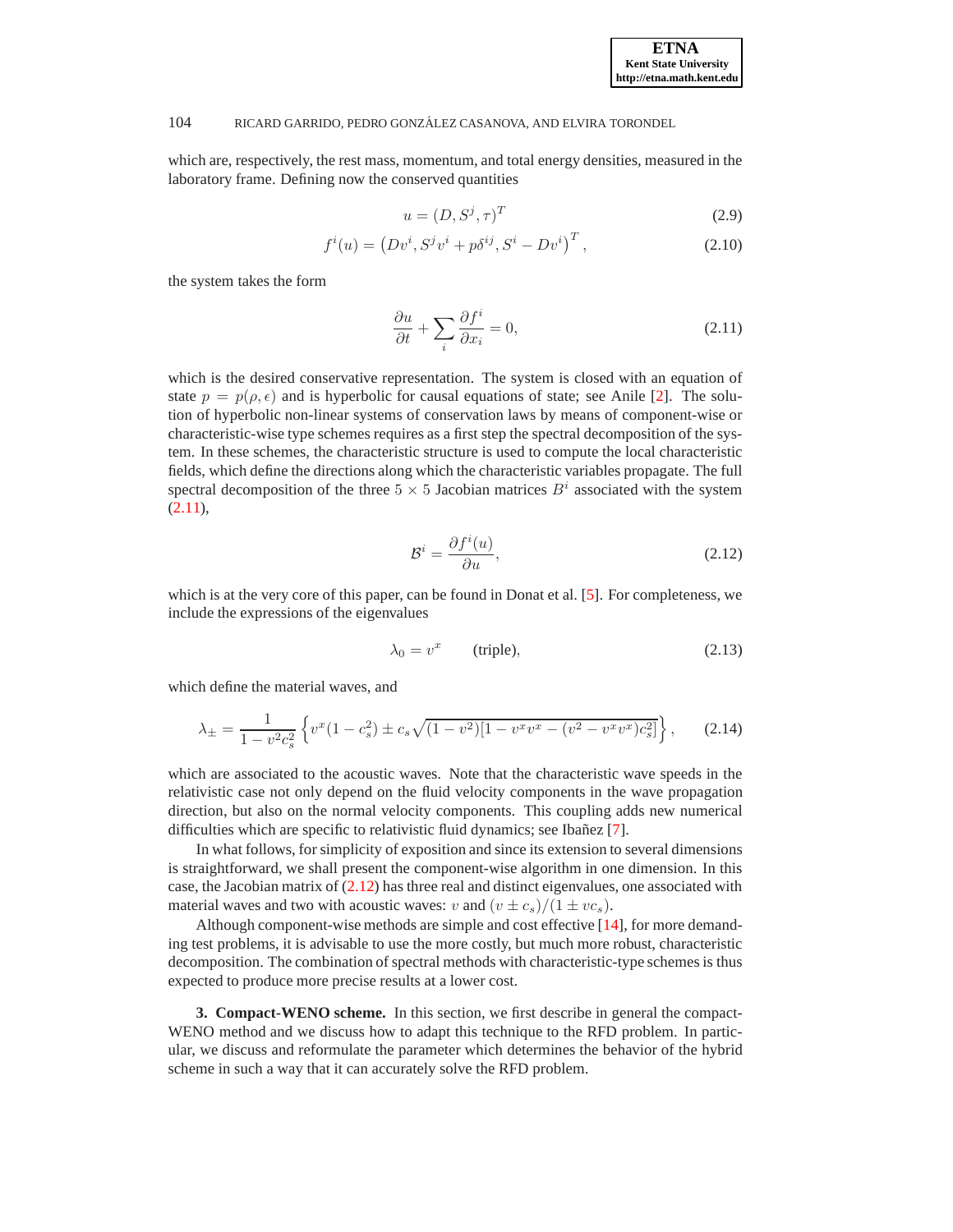**ETNA Kent State University** 

# HYBRID COMPACT-WENO SCHEME FOR SOLVING RELATIVISTIC FLOWS 105

<span id="page-3-0"></span>**3.1. The finite difference equation.** Consider the scalar hyperbolic conservation law

<span id="page-3-2"></span>
$$
\frac{\partial u}{\partial t} + \frac{\partial f}{\partial x} = 0 \quad \text{where } f = f(u). \tag{3.1}
$$

 $\frac{\partial f}{\partial u}$  is a real function of u. Let  $\{I_j\}$  be a uniform partition of the solution domain in space, where  $I_j = [x_{j-1/2}, x_{j+1/2}]$  and  $x_{j+1/2} - x_{j-1/2} = h$ .

The semi-discrete conservative finite difference scheme of  $(3.1)$  can be written as

$$
\frac{\partial u_j}{\partial t} + \frac{1}{h} \left( \hat{f}_{j+1/2} - \hat{f}_{j-1/2} \right) = 0, \tag{3.2}
$$

where  $\hat{f}_{i+1/2}(u_{i-k},...,u_{i+k+1})$  is a numerical flux function such that

<span id="page-3-4"></span>
$$
\frac{1}{h}\left(\hat{f}_{j+1/2} - \hat{f}_{j-1/2}\right) = \left(\frac{\partial f}{\partial x}\right)_j + O(h^k),\tag{3.3}
$$

which implies that the scheme is kth order accurate in space.

The time integration will be performed by means of a three-stage, TVD Runge-Kutta scheme. Defining

$$
L_j(u) = -\frac{1}{h} \left( \hat{f}_{j+1/2} - \hat{f}_{j-1/2} \right), \tag{3.4}
$$

the TVD Runge-Kutta scheme is given by

$$
u_j^{(1)} = u_j^n + \Delta t L_j(u^n), \tag{3.5}
$$

$$
u_j^{(2)} = \frac{3}{4}u_j^n + \frac{1}{4}u_j^{(1)} + \frac{1}{4}\Delta t L_j(u^{(1)}),
$$
\n(3.6)

$$
u_j^{n+1} = \frac{1}{3}u_j^n + \frac{2}{3}u_j^{(2)} + \frac{2}{3}\Delta t L_j(u^{(2)}).
$$
 (3.7)

This scalar numerical technique is at the core of the characteristic-wise algorithm used to solve systems of equations, where at each point we project the variables and the fluxes onto the local characteristic space. In terms of these characteristic fields, the equations locally decouple, and we are in a position to apply the scheme separately to each of the characteristic fields. The specific numerical fluxes that we shall use in this article will be explained in the following section.

<span id="page-3-1"></span>**3.2. The hybrid compact-WENO scheme.** As we mentioned above, compact schemes give very satisfactory results if the solution is smooth everywhere. However, Gibbs phenomena will occur when there are discontinuities in the solution. Gibbs phenomena will contaminate the solution and may lead to nonlinear instabilities. In order to cure this deficiency a hybrid compact-WENO method was proposed in [\[1,](#page-16-12) [12\]](#page-16-13) in which the compact scheme is coupled with an ENO or a WENO scheme. As a result, the proposed hybrid method uses the compact scheme segment by segment in smooth regions, while near the discontinuities that separate the smooth regions, the ENO/WENO scheme is used instead.

The hybrid scheme presented here appears in [\[13\]](#page-16-4) and is constructed by considering the weighted average of two sub-schemes: the conservative upwind compact scheme of fifth order and the WENO scheme.

The system can be written as follows

<span id="page-3-3"></span>
$$
\sigma_{j+1/2}\phi_{j+1/2}\hat{f}_{j-1/2} + \hat{f}_{j+1/2} + \sigma_{j+1/2}\psi_{j+1/2}\hat{f}_{j+3/2} = \hat{c}_{j+1/2},\tag{3.8}
$$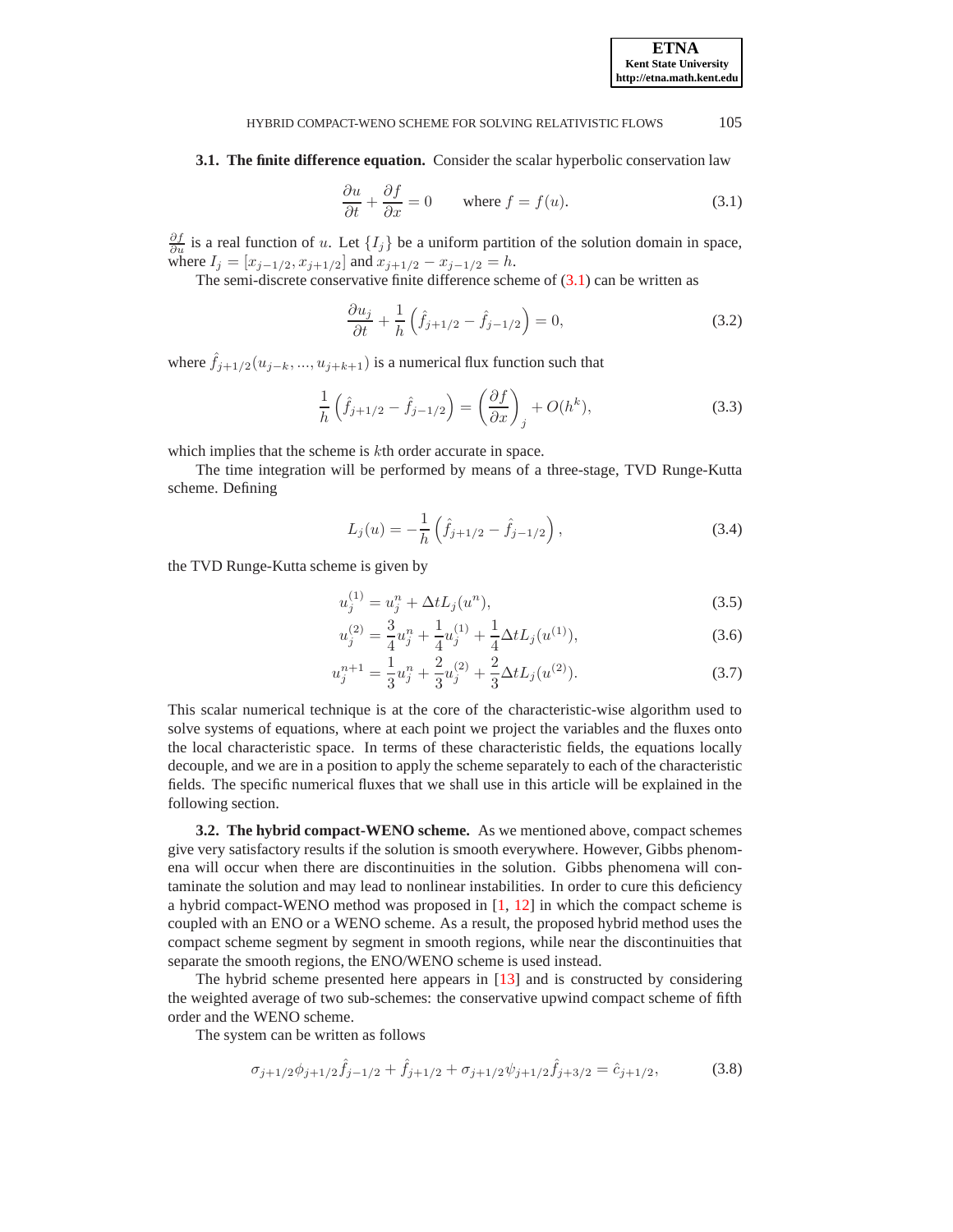where

$$
\phi_{j+1/2} = \frac{1}{3} + \frac{s_{j+1/2}}{6}, \qquad \psi_{j+1/2} = \frac{1}{3} - \frac{s_{j+1/2}}{6}, \tag{3.9}
$$

$$
s_{j+1/2} = \text{sign}(\tilde{a}_{j+1/2})\tag{3.10}
$$

$$
\tilde{a}_{j+1/2} = \begin{cases}\n\frac{\hat{f}_{j+1} - \hat{f}_j}{u_{j+1} - u_j} & \text{if } u_{j+1} - u_j \neq 0, \\
\left(\frac{\partial f}{\partial u}\right)_j, & \text{otherwise,} \n\end{cases}
$$
\n(3.11)

$$
\hat{c}_{j+1/2} = \sigma_{j+1/2} \hat{b}_{j+1/2} + (1 - \sigma_{j+1/2}) \hat{f}_{j+1/2}^{\text{WENO}} \tag{3.12}
$$

<span id="page-4-3"></span>
$$
\hat{b}_{j+1/2} = \left(\frac{1 - s_{j+1/2}}{2}\right) \left(\frac{1}{18}f_{j-1} + \frac{19}{18}f_j + \frac{5}{9}f_{j+1}\right) + \left(\frac{1 - s_{j+1/2}}{2}\right) \left(\frac{5}{9}f_j + \frac{19}{18}f_{j+1} + \frac{1}{18}f_{j+2}\right)
$$
\n(3.13)

$$
\hat{f}_{j+1/2}^{\text{WENO}} = \sum_{\gamma=0}^{2} \omega_{\gamma} f_{j+1/2}^{\gamma},\tag{3.14}
$$

and  $\sigma_{j+1/2}$  is a weight which is directly related to the smoothness of the numerical solu-tion. In equation [\(3.14\)](#page-4-0),  $f_i^{\gamma}$  $\gamma_{j+1/2}$  is obtained by a second order polynomial reconstruction of  $f(u(x_{x_j+1/2}))$  on the  $\gamma$ th set candidate stencils  $S_\gamma$ . For each  $\gamma$ , the weight  $\omega_\gamma$  satisfies the condition  $\omega_{\gamma} > 0$ ,  $\sum_{\gamma} \omega_{\gamma} = 1$ ; see Procedure 2.5 in [\[14](#page-16-11)] for more details. In this numerical scheme, a smoothness indicator  $r_{i+1/2}$  is defined and the weight should be a function of  $r_{j+1/2}$ .

In the present paper, the smoothness indicator is designed to be

<span id="page-4-0"></span>
$$
r_{j+1/2} = \min(r_j, r_{j+1}),\tag{3.15}
$$

where

<span id="page-4-1"></span>
$$
r_j = \frac{|2\Delta f_{j+1/2}\Delta f_{j-1/2}| + \varepsilon}{(\Delta f_{j+1/2})^2 + (\Delta f_{j-1/2})^2 + \varepsilon}
$$
(3.16)

and  $\Delta f_{j+1/2} = f_{j+1} - f_j$ ;  $\varepsilon = \frac{0.9\tilde{r}_c}{1 - 0.9\tilde{r}_c} \zeta^2$  is a positive real number to avoid possible division by zero. Here, ζ is a user-specified positive number which will be explained in the next subsection.

To make a compromise between the robustness, the efficiency, and the accuracy of the method, it is suggested in [\[13](#page-16-4)] that the weight should be a continuous rather than a smooth function of the smoothness indicator. Under these conditions, the weight takes the following form

<span id="page-4-2"></span>
$$
\sigma_{j+1/2} = \min\left(1, \frac{r_{j+1/2}}{\tilde{r}_c}\right),\tag{3.17}
$$

where  $\tilde{r}_c$  is a threshold value which is usually problem-dependent.

**3.2.1. Choice of**  $\tilde{r}_c$ . Suppose that  $\varepsilon$  is small enough so that it can be ignored in [\(3.16\)](#page-4-1) and let  $x = \Delta f_{j-1/2}$  and  $y = \Delta f_{j+1/2}$ . Then we have

$$
r_j = \frac{2|x||y|}{x^2 + y^2} = 2\frac{|x|}{\sqrt{x^2 + y^2}} \frac{|y|}{\sqrt{x^2 + y^2}} = 2\sin\theta\cos\theta = \sin(2\theta) \quad \text{where} \quad \theta \in [0, \pi/2].
$$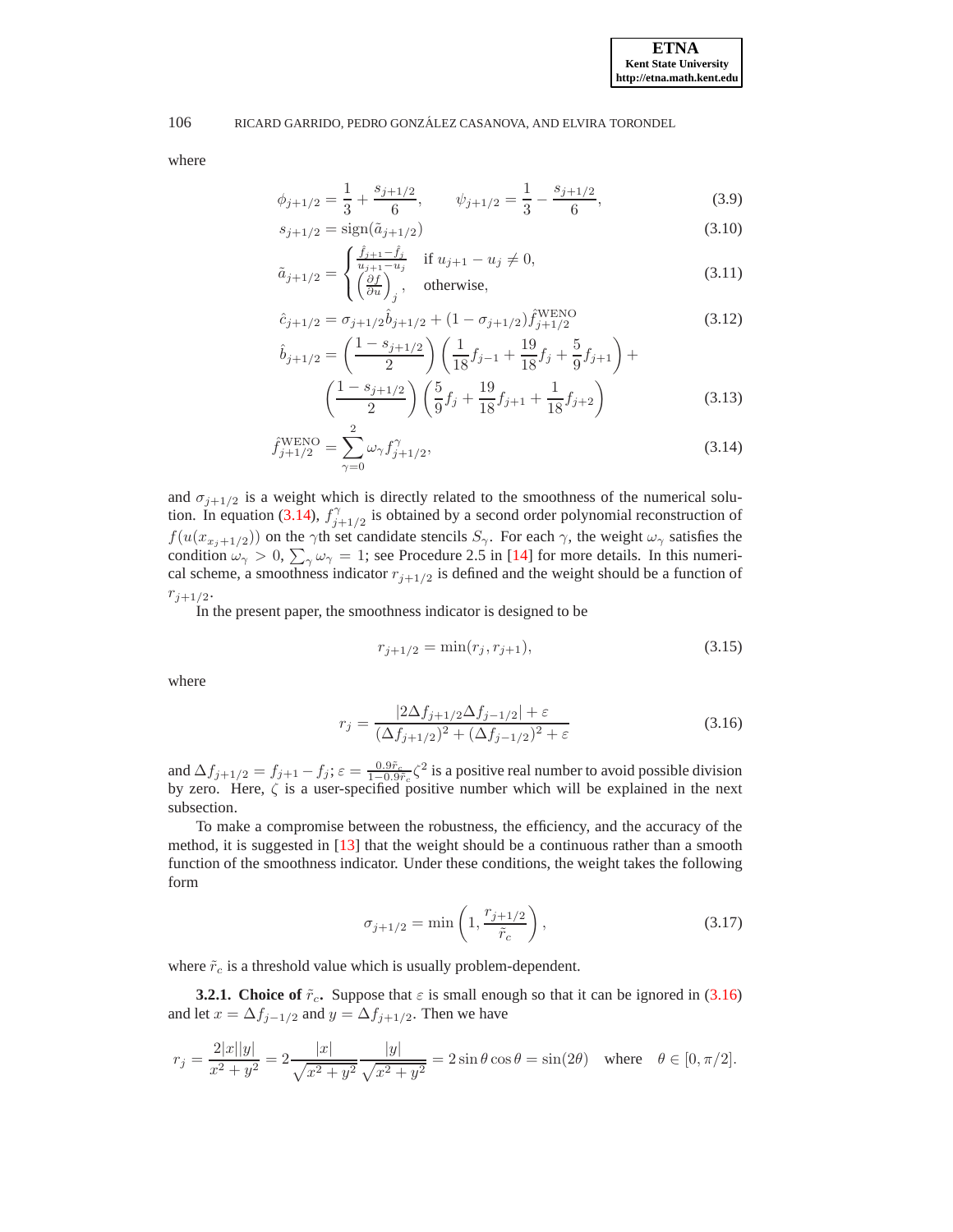We are interested in finding the values of  $\theta$  which determine under which circumstances the WENO scheme is not used. This happens when (see  $(3.17)$ )

<span id="page-5-0"></span>
$$
\frac{r_j}{\tilde{r}_c} \ge 1; \qquad \text{that is,} \qquad \frac{\sin(2\theta)}{\tilde{r}_c} \ge 1 \Rightarrow \sin(2\theta) \ge \tilde{r}_c. \tag{3.18}
$$

The threshold values of this relation are  $\theta_1 \in [0, \pi/4]$  and  $\theta_2 \in [\pi/4, \pi/2]$ , so that for all  $\theta \in [\theta_1, \theta_2]$ , the WENO scheme is not used. Recall that [\(3.18\)](#page-5-0) is equivalent to  $\tan(2\theta) \geq \tilde{r}_c(\theta)$ , which provides an explicit relation between  $\tilde{r}_c$  and  $\tan(2\theta)$ .

Considering now that  $z_1 = \tan(\theta_1)$  and  $z_2 = \tan(\theta_2)$ , and noting that  $|\frac{x}{y}| = \tan(\theta)$ , we do not have to calculate a WENO scheme for all  $|\frac{x}{y}| \in [z_1, z_2]$ , which gives a geometrical interpretation of the  $\tilde{r}_c$  parameter. On the other hand, when the value  $\left|\frac{x}{y}\right|$  is too big or too small due to the presence of non-smooth data, the WENO scheme is replaced by the compact method.



<span id="page-5-1"></span>FIGURE 3.1. *Relation between*  $\left|\frac{x}{y}\right|$  *and*  $\tilde{r}_c$ *.* 

As we can see in Figure [3.1,](#page-5-1) for small values of  $\tilde{r}_c$  the relation of  $\left|\frac{x}{y}\right|$  with  $\tilde{r}_c$  is almost linear. Under these circumstances, numerical experiments have shown that the quality of the solution is not very sensitive to changes of the  $\tilde{r}_c$  parameter. This can be explained as a result of this linear behavior.

In turbulent fluxes, it has been proved that compact schemes resolve the fluctuations better than a finite difference scheme such as WENO, so it is required that the hybrid scheme uses a compact method when such zones appear. The parameter  $\varepsilon$  is used to recognize these turbulent fluxes. When small but strong fluctuations are found in the numerical solution, the term  $\varepsilon$  dominates and  $\sigma_{i+1/2} \approx 1$ , so the scheme will be purely compact. Indeed, when  $\max\left(|\Delta f_{j-1/2}|,|\Delta f_{j+1/2}|,|\Delta f_{j+3/2}|\right)<\zeta$  then  $\sigma_{j+1/2}>0.9$ . Note that  $\zeta$  acts as a threshold value, such that all fluctuations smaller than this value will be considered as turbulent fluctuations and consequently will not be damped by using WENO [\[13](#page-16-4)].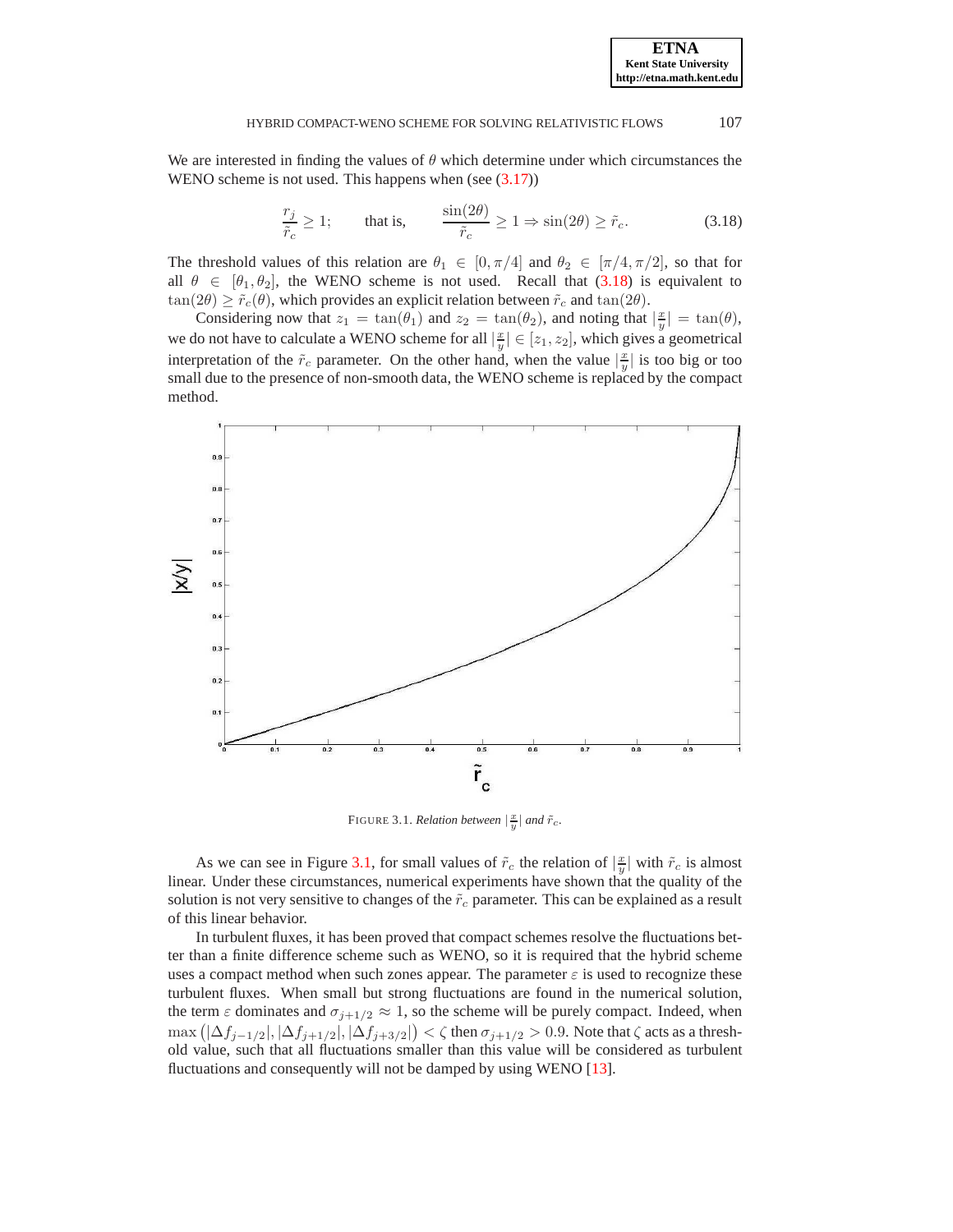Numerical experiments have shown that the numerical solution is less sensitive to strong changes in  $\zeta$ ; thus, we will keep  $\zeta = 10^{-3}$  in all our numerical experiments, as proposed in [\[13\]](#page-16-4).

<span id="page-6-0"></span>**3.3. Compact-WENO scheme for RFD.** As mentioned in Section [2,](#page-1-0) and since its extension to several dimensions is straightforward, we shall here present the hybrid scheme for relativistic flows in one dimension only. When solving the RFD equations the evaluation of the numerical flux functions for the characteristic-wise hybrid compact-WENO scheme can be obtained by the following steps:

1. At each fixed  $x_{j+1/2}$ , the average state  $u_{j+1/2}$  is computed by the simple mean

$$
u_{j+1/2} = \frac{1}{2}(u_j + u_{j+1}).
$$
\n(3.19)

- 2. The eigenvalues  $\lambda_{i+1}^{(i)}$  $j_{j+1/2}^{(i)}$   $(i = 1, 2, 3)$  and the left eigenvectors  $l_{j+1/2}^{(i)}$  $j+1/2$   $(i = 1, 2, 3)$ are computed in terms of  $u_{j+1/2}$ .
- 3. The local characteristic decompositions of the flux functions at  $x_m$  for  $m = j - 1, ..., j + 2$  are computed by using

$$
w_m^{(i)} = l_{j+1/2}^{(i)} f_m, \qquad i = 1, 2, 3, \quad m = j - 1, \dots, j + 2. \tag{3.20}
$$

4. Define

$$
s_{j+1/2}^{(i)} = \text{sign}\left(\lambda_{j+1/2}^{(i)}\right),
$$
  
\n
$$
r_{j+1/2}^{(i)} = \min\left(r_j^{(i)}, r_{j+1}^{(i)}\right),
$$
  
\n
$$
r_j^{(i)} = \frac{|2\Delta w_{j+1/2}^{(i)}\Delta w_{j-1/2}^{(i)}| + \varepsilon}{(\Delta w_{j+1/2}^{(i)})^2 + (\Delta w_{j-1/2}^{(i)})^2 + \varepsilon},
$$
  
\n
$$
\sigma_{j+1/2}^{(i)} = \min\left(1, \frac{r_{j+1/2}^{(i)}}{\tilde{r}_c}\right),
$$
  
\n
$$
\sigma_{j+1/2} = \min\left(\sigma_{j+1/2}^{(i)}\right).
$$

Note that  $\sigma_{i+1/2}$  has been modified from the original formula used in [\[13\]](#page-16-4). This change is due to the presence of negative pressures which appear when using the formulation given in [\[13\]](#page-16-4). Moreover, the motivation for changing this term is the fact that by using the original formula given in [\[13\]](#page-16-4), the corresponding matrix of [\(3.23\)](#page-7-0) becomes extremely ill-conditioned due the height differences between the values of the relativistic eigenvectors.

As can be seen from equation [\(3.12\)](#page-4-3), if  $\sigma_{j+1/2}^{(i)} = 0$ , this implies that the scheme only uses the WENO method in the corresponding  $(i)$  component. Recall that in our problem, we have only one of the  $(i)$  components different from zero while the rest are zero. Then the structure of  $(3.24)$  and  $(3.26)$  is affected due to strong coupling. With the choice of  $\sigma_{j+1/2} = \min_{(i)} (\sigma_{j+1}^{(i)})$  $j_{j+1/2}^{(i)}$  we aim to unify the behavior of the method for the  $(i)$  components in such way that the WENO technique will be used whenever any of the  $(i)$  components uses WENO. In this case, we can guarantee that uniform blocks will be produced.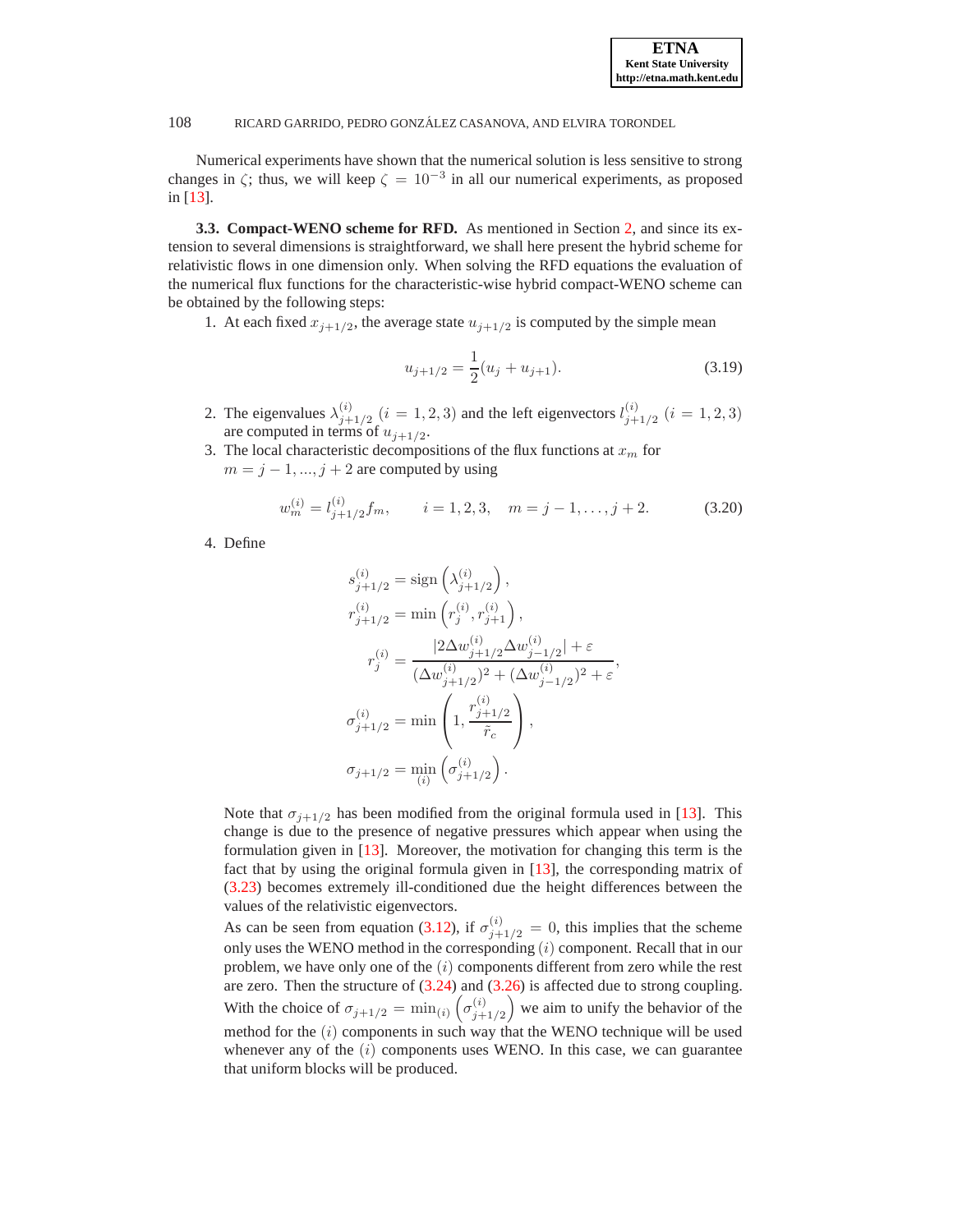For  $i = 1, 2$ , and 3, the hybrid compact-WENO scheme for the scalar equation [\(3.8\)](#page-3-3) can be applied to the local characteristic variables  $w^{(i)}$   $(i = 1, 2, 3)$  by means of the following system of equations

<span id="page-7-3"></span>
$$
\sigma_{j+1/2}\phi_{j+1/2}^{(i)}\hat{w}_{j-1/2}^{(i)} + \hat{w}_{j+1/2}^{(i)} + \sigma_{j+1/2}\psi_{j+1/2}^{(i)}\hat{w}_{j+3/2}^{(i)} = \hat{c}_{j+1/2}^{(i)},\tag{3.21}
$$

where

$$
\phi_{j+1/2}^{(i)} = \frac{1}{3} + \frac{s_{j+1/2}^{(i)}}{6}, \qquad \psi_{j+1/2}^{(i)} = \frac{1}{3} - \frac{s_{j+1/2}^{(i)}}{6},
$$
  

$$
\hat{c}_{j+1/2}^{(i)} = \sigma_{j+1/2}^{(i)} \hat{b}_{j+1/2}^{(i)} + (1 - \sigma_{j+1/2}^{(i)}) \tilde{w}_{j+1/2}^{(i), \text{WENO}},
$$
 (3.22)

and

$$
\hat{b}_{j+1/2}^{(i)} = \left(\frac{1 + s_{j+1/2}^{(i)}}{2}\right) \left(\frac{1}{18}w_{j-1}^{(i)} + \frac{19}{18}w_j^{(i)} + \frac{5}{9}w_{j+1}^{(i)}\right) + \left(\frac{1 - s_{j+1/2}^{(i)}}{2}\right) \left(\frac{5}{9}w_j^{(i)} + \frac{19}{18}w_{j+1}^{(i)} + \frac{1}{18}w_{j+2}^{(i)}\right).
$$

It should be noted that for fixed i, [\(3.21\)](#page-7-3) cannot be solved directly since the  $\hat{w}_{i+}^{(i)}$  $j+1/2$  is defined locally in terms of the characteristic variables  $w_m^{(i)}$ ; see [\(3.3\)](#page-3-4). Consequently, in the following step, [\(3.21\)](#page-7-3) for all characteristic fields will be arranged into a blocktridiagonal system of equations that can be solved to obtain the numerical flux in the physical space.

5. For  $i = 1, 2, 3$ , equation [\(3.21\)](#page-7-3) can be written as

<span id="page-7-0"></span>
$$
\Phi_{j+1/2}\hat{f}_{j-1/2} + L_{j+1/2}\hat{f}_{j+1/2} + \Psi_{j+1/2}\hat{f}_{j+3/2} = \hat{c}_{j+1/2},\tag{3.23}
$$

where

<span id="page-7-1"></span>
$$
\Phi_{j+1/2} = \begin{bmatrix}\n\sigma_{j+1/2}^{(1)} \phi_{j+1/2}^{(1)} l_{j+1/2}^{(1)} \\
\sigma_{j+1/2}^{(2)} \phi_{j+1/2}^{(2)} l_{j+1/2}^{(2)} \\
\sigma_{j+1/2}^{(3)} \phi_{j+1/2}^{(3)} l_{j+1/2}^{(3)}\n\end{bmatrix},
$$
\n(3.24)

$$
L_{j+1/2} = \begin{bmatrix} l_{j+1/2}^{(1)} \\ l_{j+1/2}^{(2)} \\ l_{j+1/2}^{(3)} \end{bmatrix},
$$
\n(3.25)

<span id="page-7-2"></span>
$$
\Psi_{j+1/2} = \begin{bmatrix}\n\sigma_{j+1/2}^{(1)} \psi_{j+1/2}^{(1)} l_{j+1/2}^{(1)} \\
\sigma_{j+1/2}^{(2)} \psi_{j+1/2}^{(2)} l_{j+1/2}^{(2)} \\
\sigma_{j+1/2}^{(3)} \psi_{j+1/2}^{(3)} l_{j+1/2}^{(3)}\n\end{bmatrix},
$$
\n(3.26)

$$
\hat{c}_{j+1/2} = \begin{bmatrix} \hat{c}_{j+1/2}^{(1)} \\ \hat{c}_{j+1/2}^{(2)} \\ \hat{c}_{j+1/2}^{(3)} \end{bmatrix} .
$$
 (3.27)

**ETNA Kent State University http://etna.math.kent.edu**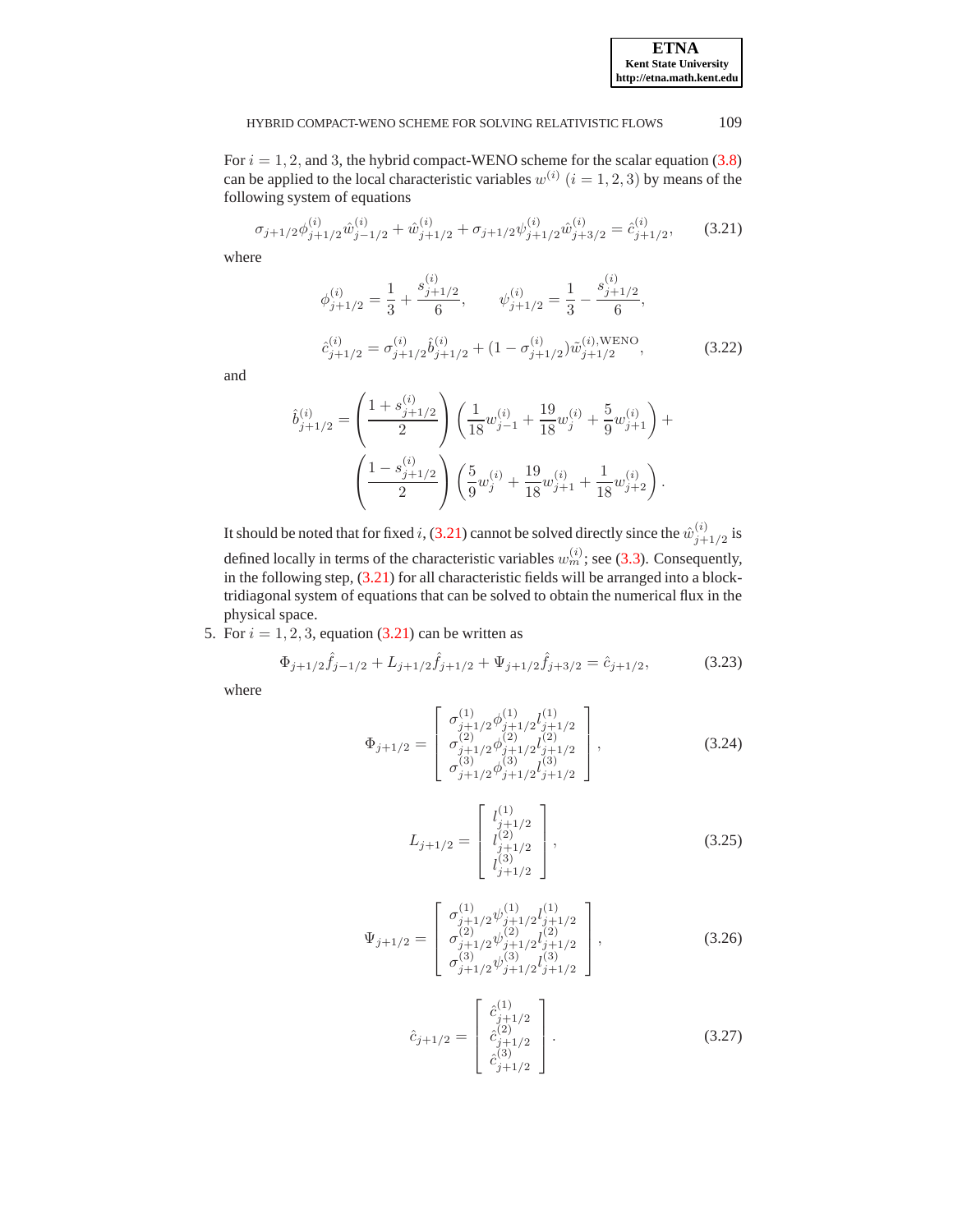<span id="page-8-0"></span>**4. Numerical tests.** Our intention is to prove that the hybrid compact-WENO scheme provides a better representation for shortened length scales than the one obtained when we use only the WENO scheme. As mentioned, this behavior is expected because compact schemes are very accurate in smooth regions with spectral-like resolution for problems which present a large range of scales.

In what follows, we study three problems in 1D and two problems in 2D in order to investigate the advantages of the hybrid compact-WENO method. Boundary conditions are set by filling the data in guard or ghost cells. The computational grid is extended on each side of the physical domain to compute the fluxes at the interfaces. In this paper, we have used both absorbent and prescribed boundary conditions. These boundary conditions have to be provided at each time step for all primitive and conservative variables.

For comparison purposes, we first build a reference simulation against which we will compare every result. This solution is built by means of a WENO5 method with Lax-Friedrich flux splitting coupled with a TVD-RK3 in a grid of 10000 points for 1D and  $1000 \times 1000$  for 2D, with  $\frac{\Delta t}{\Delta x} = 0.8$  for 1D and  $\frac{\Delta t}{\Delta x} = 0.5$  for 2D at a final time  $T = 0.4$  for 1D and  $T = 0.8$ for 2D.

In 1D, we start testing the algorithm with a smooth 1D hydrodynamical solution which has been recently studied numerically in [\[6\]](#page-16-14), for different methods. The second problem to be analyzed is a shock tube with non-oscillatory initial condition, whereas the third problem has a turbulent right initial condition.

In 2D, the numerical experiments will be performed on the square  $[0, 1]^2$ , having a uniformly distributed gas with  $\Gamma = \frac{5}{3}$ , and  $\rho = 10$ ,  $v = 0$ ,  $p = 13.3$ . At  $t = 0$ , we start to feed the square with a gas determined by the data  $\rho = 10$ ,  $v_x = 0$ ,  $v_y = 0.9c$ ,  $p = 13.3$  and  $\rho = 10, v_x = 0, v_y = 0.99c, p = 13.3$  for the first and second problem respectively, for the region  $0.4 < x < 0.6$ ,  $y = 0$ , while other boundary conditions are set to be absorbent.

**4.1. 1D.** PROBLEM 4.1. In this problem, we focus on the case of a varying density profile  $\rho = \rho(x, t)$  with constant, uniform pressure  $p = p_0$  and velocity  $v = v_0$ . When these functions are substituted into  $(2.11)$ , we see that they form a consistent solution for the advection of a density profile at constant velocity  $v_0$ . This test is performed on the computational domain  $0 \le x \le 1$  for an ideal gas with  $\Gamma = 5/3$ . We consider two sets of initial conditions for this problem. The first initial conditions are given by

<span id="page-8-1"></span>
$$
\{p = 1.0, \rho = \sin(32\pi x) + 2, v = 0.4\}
$$
  $x \in [0, 1]$  (4.1)

and the second initial conditions are

<span id="page-8-2"></span>
$$
\{p = 1.0, \rho = \sin(2\pi x) + 2, v = 0.4\}
$$
  $x \in [0, 1].$  (4.2)

In both cases, we have two smooth analytic solutions which behave as stationary traveling waves. The solution  $(4.1)$ , which presents more oscillations, is designed to prove the effectiveness of the hybrid scheme when the parameter  $r_c$  is varied, while the second solution [\(4.2\)](#page-8-2) is built to verify the order of convergence of the hybrid scheme. The corresponding results are shown in Tables [4.1](#page-9-0) and [4.2.](#page-9-1) As can be appreciated from Table [4.1,](#page-9-0) for small values of  $\tilde{r}_c$ , the hybrid scheme not only gives a better error, but also a smaller CPU time. Thus, we verify that the hybrid scheme has superior performance to the pure WENO method for this case. This behavior is consistent with the fact that compact schemes are better suited for the approximation of smooth oscillatory solutions. The challenge, which is the subject of the following cases, is whether this improvement holds for highly non-smooth relativistic solutions. On the other hand, in Table [4.2,](#page-9-1) we can see that the order of convergence of the hybrid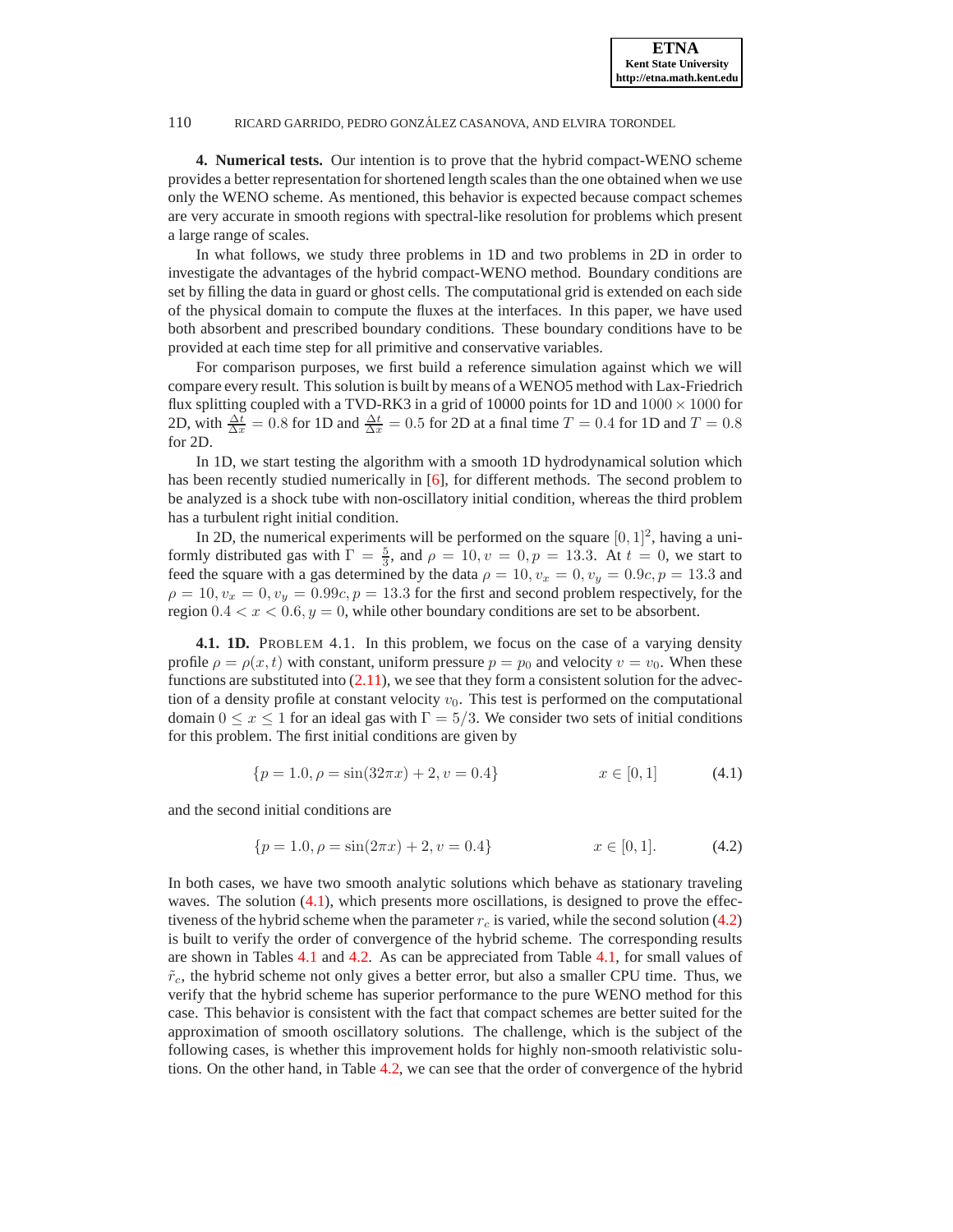method is consistent with the third-order Runge Kutta time integration technique.

PROBLEM 4.2. The initial conditions for the second problem are

$$
\{p_L = 13.3, \rho_L = 10, v_L = 0\} \qquad x \in [0, 0.5], \tag{4.3}
$$

$$
\{p_R = 0, \rho_R = 1, v_R = 0\} \qquad x \in [0.5, 1]. \tag{4.4}
$$

The results are shown in Tables [4.3](#page-9-2) and [4.4.](#page-10-0)

<span id="page-9-0"></span>TABLE 4.1 *Hybrid and WENO schemes for problem 1; initial conditions:* [\(4.1\)](#page-8-1), with  $N = 200$  points,  $T = 2.5$ ,  $\frac{\Delta t}{\Delta x} = 0.8$ .

| <b>HYBRID</b> | $\tilde{r}_c$ | $CPU-Time(s)$ | $\mathbb{I}_2$ | % WENO |
|---------------|---------------|---------------|----------------|--------|
|               | 0.1           | 11.0          | 0.0898         | 4.82   |
|               | 0.3           | 11.0          | 0.0884         | 15.22  |
|               | 0.5           | 12.0          | 0.0900         | 28.16  |
|               | 0.7           | 13.0          | 0.0960         | 47.17  |
|               | 0.9           | 13.0          | 0.1116         | 70.52  |
| WENO          |               | 14.0          | 0.1348         | 100    |

<span id="page-9-1"></span>TABLE 4.2 *Hybrid scheme for problem 1; initial conditions:* [\(4.1\)](#page-8-1), with  $\tilde{r}_c = 0.1$ ,  $T = 2.5$ ,  $\frac{\Delta t}{\Delta x} = 0.5$ .

| npts | $\mathbb{I}_2$ | $CPU-Time(s)$ | % WENO |
|------|----------------|---------------|--------|
| 25   | 0.08144        | 0.0           | 2.81   |
| 50   | 0.04406        | 0.0           | 1.40   |
| 100  | 0.02619        | 3.0           | 0.40   |
| 200  | 0.01741        | 9.0           | 0.01   |
| 400  | 0.01277        | 78.0          | 0.0    |
| 800  | 0.01073        | 345           | 0.0    |
|      |                |               |        |

<span id="page-9-2"></span>TABLE 4.3 *Schemes: Hybrid and WENO for problem 2 in 1D with*  $N = 625$  *points,*  $T = 0.4$ ,  $\frac{\Delta t}{\Delta x} = 0.8$ .

| <b>HYBRID</b> | $\tilde{r}_c$ | $CPU-Time(s)$ | $\  \ _2$ | $\  \infty$ | Local error | % WENO |
|---------------|---------------|---------------|-----------|-------------|-------------|--------|
|               | 0.1           |               |           |             |             |        |
|               | 0.15          | 38.187        | 0.0891    | 1.4349      | 0.2668      | 4.43   |
|               | 0.2           | 38.046        | 0.0938    | 1.6113      | 0.2617      | 5.05   |
|               | 0.3           | 38.046        | 0.1003    | 1.7615      | 0.2775      | 5.52   |
|               | 0.4           | 38.030        | 0.1042    | 1.8361      | 0.2896      | 5.70   |
|               | 0.5           | 38.483        | 0.1054    | 1.8568      | 0.2943      | 6.01   |
|               | 0.6           | 38.436        | 0.1065    | 1.8777      | 0.2978      | 6.39   |
|               | 0.7           | 38.577        | 0.1075    | 1.8931      | 0.3016      | 7.05   |
| WENO          |               | 43.7          | 0.1156    | 2.0125      | 0.3300      | 100    |

We can see from the results of Tables [4.3](#page-9-2) and [4.4](#page-10-0) that the new definition  $\sigma_{j+1/2} = \min_{(i)} (\sigma_{j+1}^{(i)})$  $j+1/2$  works well. In this case the behavior of the two algorithms are quite similar. However, as we can see in Tables [4.3](#page-9-2) and [4.4,](#page-10-0) the error produced by the hybrid method is better than corresponding error of the WENO technique.

Recall that the choice of the parameter  $\tilde{r}_c$  corresponds to % of use of WENO. Thus, the larger the parameter is, the more the WENO scheme will be used. So it is not difficult

**ETNA Kent State University http://etna.math.kent.edu**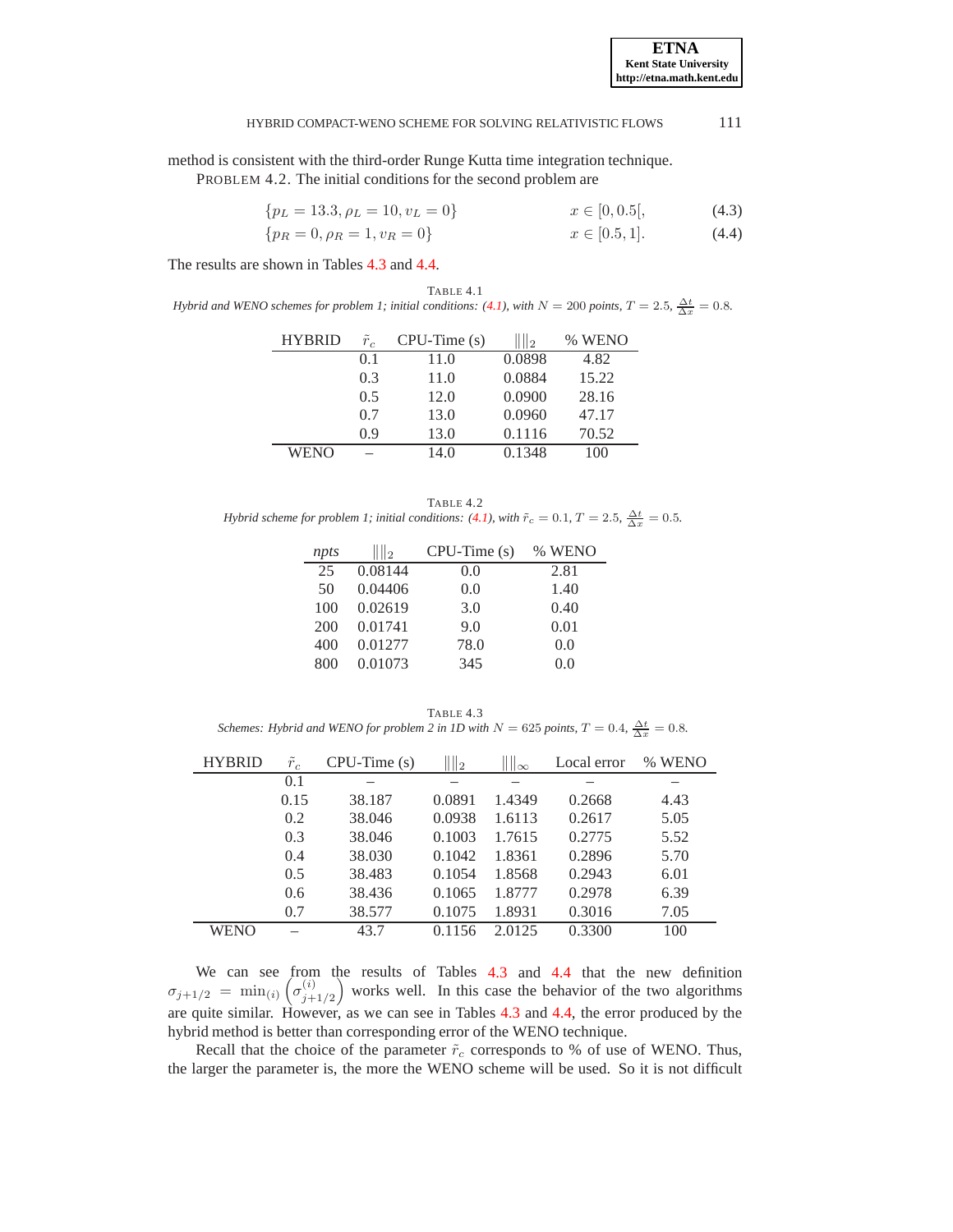<span id="page-10-0"></span>TABLE 4.4 *Schemes: Hybrid and WENO for problem 2 in 1D with*  $N = 1250$  *points*,  $T = 0.4$ ,  $\frac{\Delta t}{\Delta x} = 0.8$ .

| <b>HYBRID</b> | $\tilde{r}_c$ | $CPU-Time(s)$ | $\mathbb{I}_2$ | $  \cdot  _{\infty}$ | Local error | % WENO |
|---------------|---------------|---------------|----------------|----------------------|-------------|--------|
|               | 0.1           |               |                |                      |             |        |
|               | 0.15          | 160.264       | 0.0511         | 0.9495               | 0.1492      | 1.83   |
|               | 0.2           | 154.140       | 0.0485         | 0.9030               | 0.1289      | 2.14   |
|               | 0.3           | 153.203       | 0.0486         | 0.8124               | 0.1390      | 2.50   |
|               | 0.4           | 153.421       | 0.0499         | 0.8768               | 0.1509      | 2.64   |
|               | 0.5           | 153.812       | 0.0511         | 0.9243               | 0.1594      | 2.86   |
|               | 0.6           | 160.327       | 0.0516         | 0.9446               | 0.1637      | 3.16   |
| WENO          |               | 172           | 0.0586         | 1.0707               | 0.1989      | 100    |



<span id="page-10-1"></span>FIGURE 4.1. *Several*  $\tilde{r}_c$  *for problem 2 with* 625 *points*.

to notice that the smaller  $\tilde{r}_c$ , the more oscillatory (near discontinuities) the solution will be, because the WENO is less used; see Figures [4.1](#page-10-1) and [4.2.](#page-11-0)

PROBLEM 4.3. The third initial value problem is

$$
\{D(x) = 10, S(x) = 0, \tau(x) = 19.95\}_L \qquad x \in [0, 0.5], \quad (4.5)
$$
  

$$
\{D(x) = 1 + 0.2 \cdot \sin(20\pi x), S(x) = 0, \tau(x) = 9.9 \cdot 10^{-7}\}_R \qquad x \in [0.5, 1]. \quad (4.6)
$$

As we can see in Tables [4.5](#page-11-1) and [4.6,](#page-11-2) the hybrid compact-WENO scheme has smaller error and smaller execution time than WENO. In addition the hybrid compact-WENO method needs fewer points than the WENO technique to achieve better accuracy in all curves and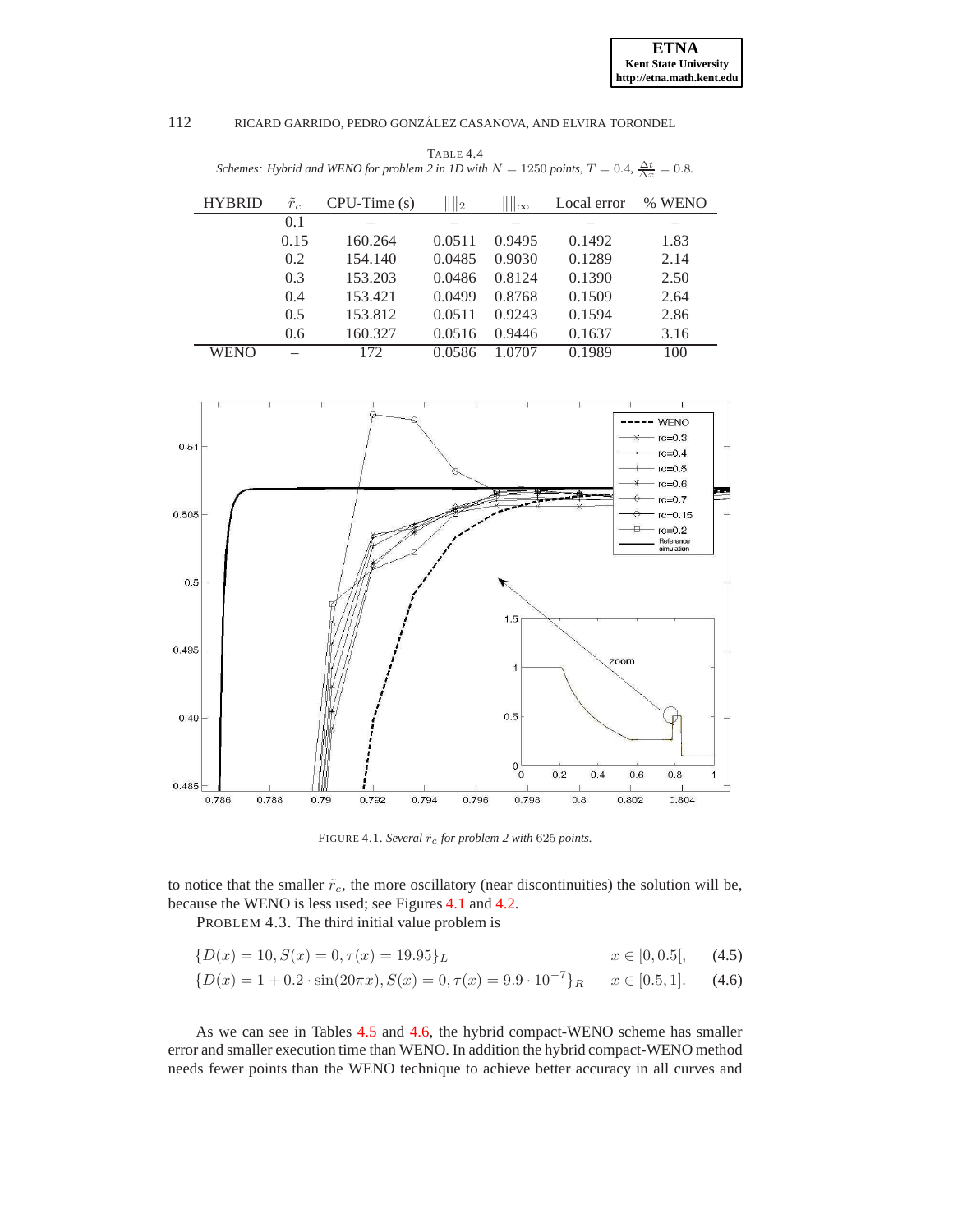**ETNA Kent State University http://etna.math.kent.edu**

#### HYBRID COMPACT-WENO SCHEME FOR SOLVING RELATIVISTIC FLOWS 113



<span id="page-11-0"></span>FIGURE 4.2. *Several*  $\tilde{r}_c$  *for problem 2 with* 625 *points*.

<span id="page-11-1"></span>TABLE 4.5 *Schemes: Hybrid and WENO for problem 3 in 1D with*  $N = 625$  *points,*  $T = 0.4$ ,  $\frac{\Delta t}{\Delta x} = 0.8$ .

| <b>HYBRID</b> | $r_c$ | $CPU-Time(s)$ | $\mathbb{I}_2$ | $\mathop{\mathrm{III}}\nolimits_{\infty}$ | Local error | % WENO |
|---------------|-------|---------------|----------------|-------------------------------------------|-------------|--------|
|               | 0.15  | 44            | 0.1179         | 1.456                                     | 0.4407      | 4.63   |
|               | 0.2   | 44.3          | 0.1190         | 1.4079                                    | 0.4447      | 5.22   |
|               | 0.3   | 44.62         | 0.1219         | 1.4874                                    | 0.4557      | 5.83   |
|               | 0.7   | 45            | 0.1290         | 1.6329                                    | 0.4761      | 8.09   |
| WENO          |       | 53.7          | 0.1465         | 1.7936                                    | 0.5496      | 100    |

TABLE 4.6 *Schemes: Hybrid and WENO for problem 3 in 1D with*  $N = 1250$  *points*,  $T = 0.4$ ,  $\frac{\Delta t}{\Delta x} = 0.8$ .

<span id="page-11-2"></span>

| <b>HYBRID</b> | $\tilde{r}_c$ | $CPU-Time(s)$ | ll 2   | $\parallel \infty$ | Local error | % WENO |
|---------------|---------------|---------------|--------|--------------------|-------------|--------|
|               | 0.15          | 178           | 0.0676 | 1.567              | 0.1971      | 5.28   |
|               | 0.2           | 178.8         | 0.0705 | 1.6507             | 0.2067      | 5.97   |
|               | 0.3           | 179           | 0.0727 | 179                | 0.2034      | 7.13   |
|               | 0.7           | 180           | 0.0779 | 1.938              | 0.2191      | 10.6   |
| WENO          |               | 218           | 0.0876 | 2.1423             | 0.2525      | 100    |

fewer oscillations in the solution. This can be appreciated in Figures [4.3](#page-12-0) and [4.4.](#page-12-1)

**4.2. 2D.** PROBLEM 4.4. The first problem consists of a square  $[0, 1]^2$ , where initially there is a uniformly distributed gas with  $\Gamma = \frac{5}{3}$  whose density is everywhere given by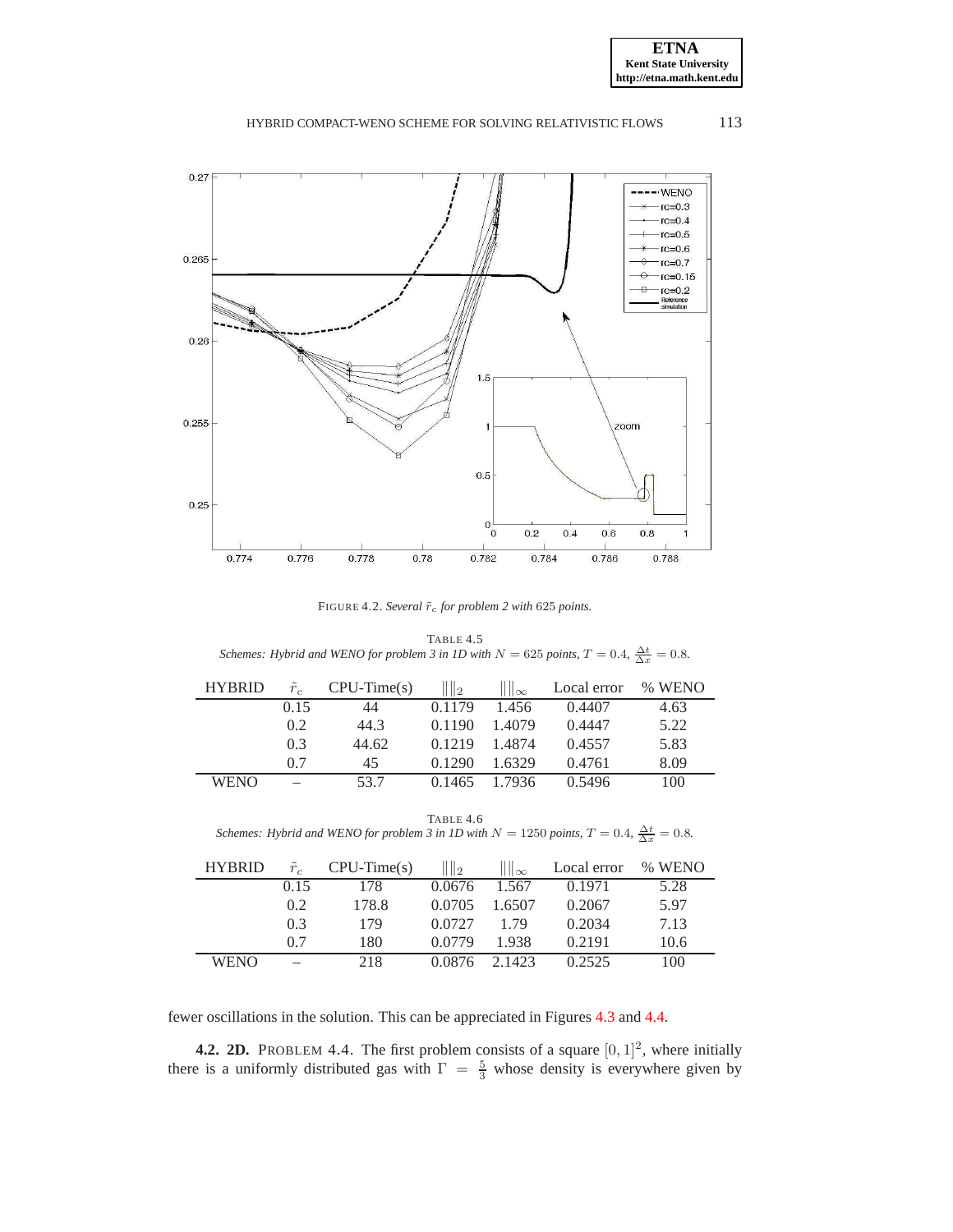

<span id="page-12-0"></span>FIGURE 4.3. *Oscilations from the problem* 3 *with* 625 *points.*



<span id="page-12-1"></span>FIGURE 4.4. *Oscilations from the problem* 3 *with* 1250 *points.*

 $\rho(0, x, y) = \rho_0 = 10, v_0^x(0, x, y) = v_0^x = 0, v_0^y(0, x, y) = v_0^y = 0$ , and  $p = 13.3$  for all x, y. At  $t = 0$ , an inflow flux is injected into the square with the features:  $\rho_0 = 10$ ,  $v_0^x = 0, v_0^y = 0.9c, p = 13.3$  from the region  $0.4 < x < 0.6, y = 0$ , while other boundary conditions are set to be absorbent.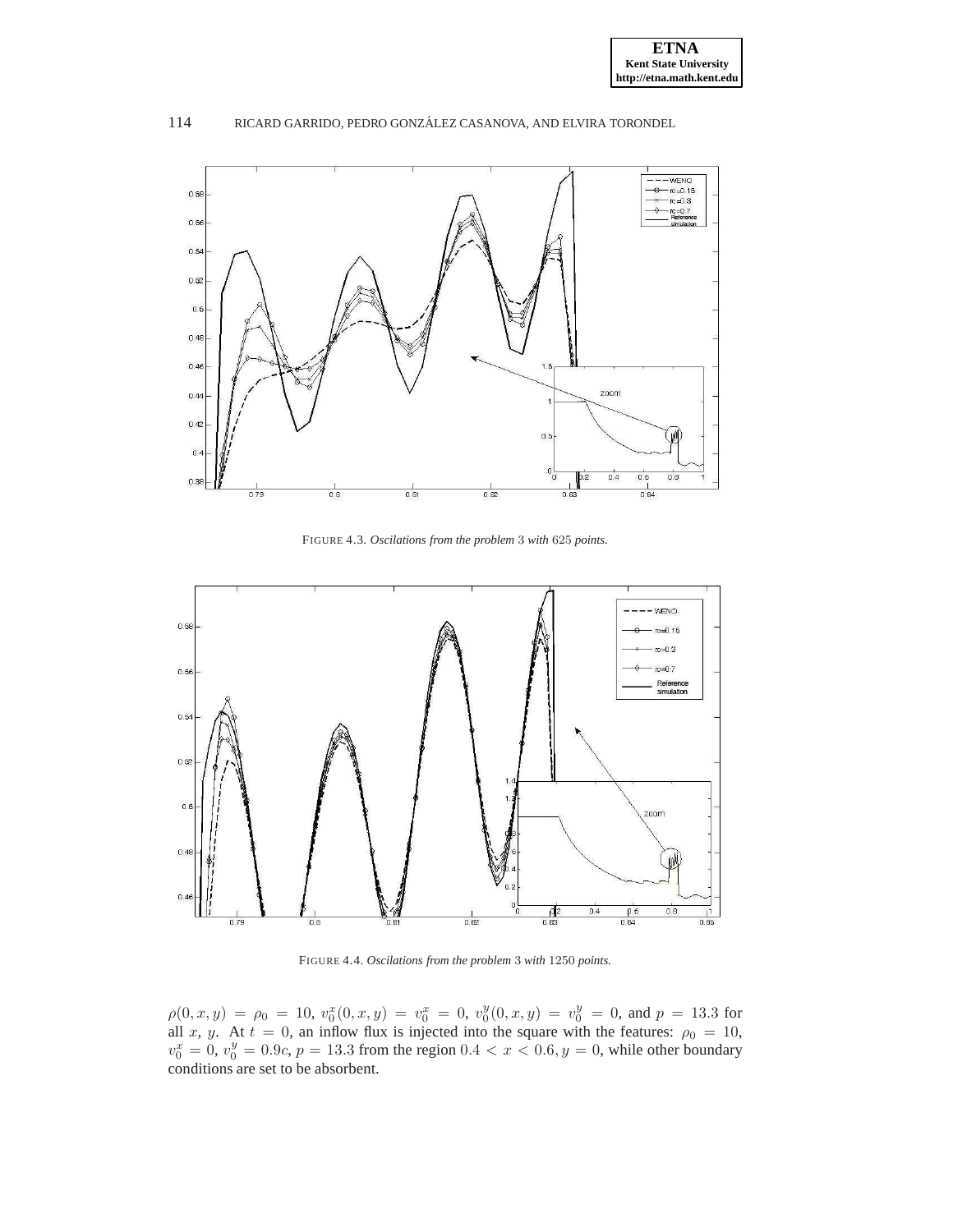Throughout this section, the approximation error is computed with the following formula: supposing  $u$  is the exact solution,  $U$  its approximation, and  $N$  the dimension, then

$$
\frac{\sum_{i=1}^{4}||u(:, :, i) - U(:, :, i)||_2}{\sqrt{4N^2}},
$$
\n(4.7)

where  $i = 1, 2, 3, 4$  denotes the number of equations. The results are shown in Tables [4.7](#page-13-0) and [4.8,](#page-13-1) where we can see that the hybrid compact-WENO method has smaller error and smaller execution time than WENO, similarly to what we have seen in 1D. We can appreciate the differences between the algorithms, for example, in the oscillations at the bottom of Figures [4.5](#page-14-0) and [4.6.](#page-14-1)

<span id="page-13-0"></span> $\frac{\text{TABLE 4.7}}{\Delta x} = 0.5$ , *N* × *N* = 125 × 125 *points,*<br>*Schemes for problem 1 in 2D: Hybrid*  $\left(\frac{\Delta t}{\Delta x} = 0.5\right)$ , *WENO*  $\left(\frac{\Delta t}{\Delta x} = 0.5\right)$ , *N* × *N* = 125 × 125 *points*,  $T = 0.8, v_0^y = 0.9c$ .

| <b>HYBRID</b> | $r_c$ | $CPU-Time(s)$ | ERROR   | % WENO |
|---------------|-------|---------------|---------|--------|
|               | 0.2   |               |         |        |
|               | 0.3   | 1408          | 10.2821 | 15.75  |
|               | 0.5   | 1444          | 11.0893 | 19.86  |
|               | 0.8   | 1477          | 11.4797 | 25.73  |
| WENO          |       | 1853          | 12.6638 | 100    |

<span id="page-13-1"></span> $\frac{\text{TABLE 4.8}}{\Delta x}$   $\frac{\Delta t}{\Delta x} = 0.5$ ,  $WENO\left(\frac{\Delta t}{\Delta x} = 0.5\right)$ ,  $N \times N = 250 \times 250$  points,  $T = 0.8, v_0^y = 0.9c$ .

| <b>HYBRID</b> | $\tilde{r}_c$ | $CPU-Time(s)$ | ERROR  | % WENO |
|---------------|---------------|---------------|--------|--------|
|               | 0.2           |               |        |        |
|               | 0.3           | 8508          | 5.7804 | 9.56   |
|               | 0.5           | 11088         | 6.4827 | 12.71  |
|               | 0.8           | 11135         | 7.0383 | 18     |
| WENO          |               | 15279         | 8.1697 | 100    |

<span id="page-13-3"></span>PROBLEM 4.5. The second problem has the same features as the previous one except that in this case  $v_0^y = 0.99c$ . The results are shown in Tables [4.9](#page-13-2) and [4.10.](#page-14-2)

<span id="page-13-2"></span> $\frac{\text{TABLE 4.9}}{\Delta x}$   $\frac{0}{\Delta x}$  = 0.5),  $N \times N = 125 \times 125$  *points,*  $T = 0.8, v_0^y = 0.99c$ .

| <b>HYBRID</b> | $\tilde{r}_c$ | $CPU-Time(s)$ | <b>ERROR</b> | % WENO |
|---------------|---------------|---------------|--------------|--------|
|               | 08            | 2005          | 91.1982      | 26.49  |
|               | 0.85          | 2015          | 90.8966      | 27.54  |
|               | 09            | 2021          | 91.4507      | 28.76  |
| WENO          |               | 1689          | 102.4160     | 100    |

In this problem, it is important to remark that we have decreased the relation  $\frac{\Delta t}{\Delta x}$  to allow the hybrid compact-WENO to work, whereas the WENO works as well as before with  $\frac{\Delta t}{\Delta x} = 0.5$ . This explains why the hybrid scheme was slower than WENO in the second problem. Nevertheless, the error obtained by the hybrid method is still smaller than the error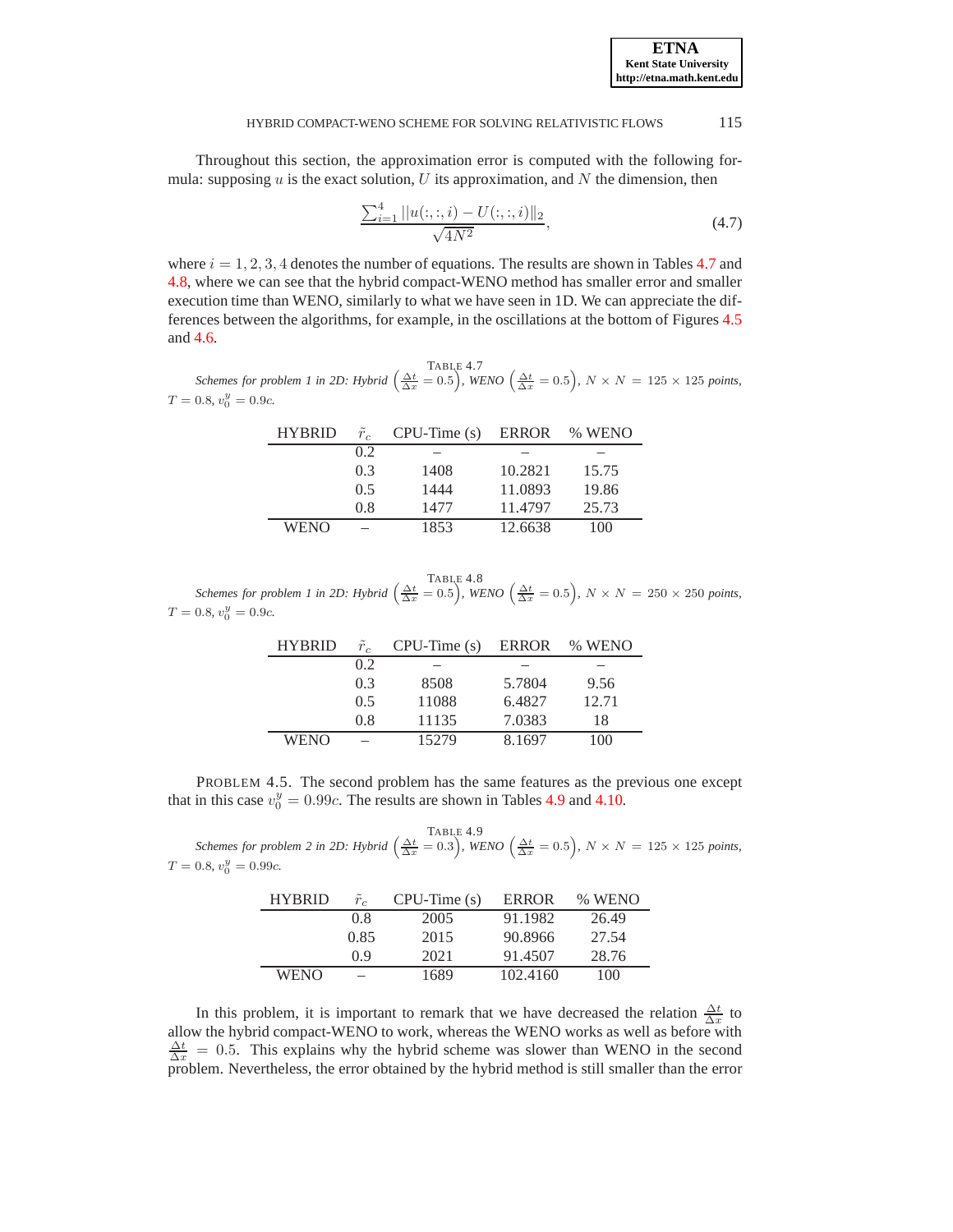

<span id="page-14-0"></span>FIGURE 4.5. *Comparative density*  $\rho$  *between hybrid compact-WENO* ( $\lambda = 0.5$ ,  $\tilde{r}_c = 0.3$ ) and WENO  $(\lambda = 0.5)$  for the first problem with  $125 \times 125$  points.



FIGURE 4.6. *Comparative density*  $\rho$  *between hybrid compact-WENO* ( $\lambda = 0.5$ ,  $\tilde{r}_c = 0.3$ ) and WENO  $(\lambda = 0.5)$  for the first problem with  $250 \times 250$  points.

<span id="page-14-2"></span> $S$ *chemes for problem 2 in 2D: Hybrid*  $\left(\frac{\Delta t}{\Delta x} = 0.3\right)$ , *WENO*  $\left(\frac{\Delta t}{\Delta x} = 0.5\right)$ ,  $N \times N = 250 \times 250$  *points*,  $T = 0.8, v_0^y = 0.99c$ .

<span id="page-14-1"></span>

| <b>HYBRID</b> |                          | $CPU-Time(s)$ | ERROR   | % WENO |
|---------------|--------------------------|---------------|---------|--------|
|               | 0.8                      | 14990         | 52.1531 | 18.25  |
|               | 0.85                     | 15190         | 52.3219 | 19.31  |
|               | 09                       | 16609         | 52.8164 | 20.61  |
| <b>WENO</b>   | $\overline{\phantom{a}}$ | 14034         | 62.5234 | 100    |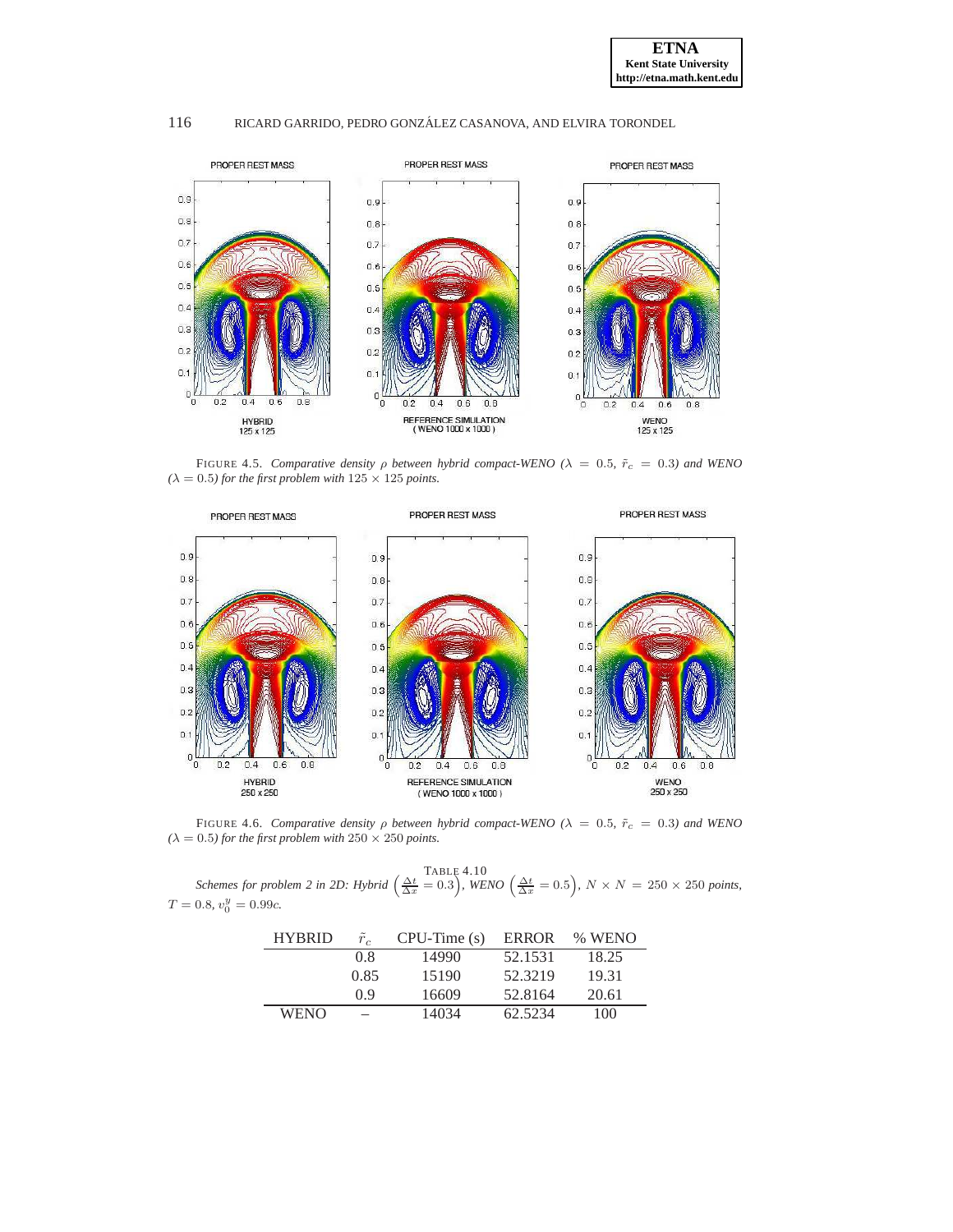



<span id="page-15-1"></span>FIGURE 4.7. *Comparative density*  $\rho$  *between hybrid compact-WENO* ( $\lambda = 0.3$ ,  $\tilde{r}_c = 0.85$ ) and WENO  $(\lambda = 0.5)$  for the second problem with  $125 \times 125$  points.



<span id="page-15-2"></span>FIGURE 4.8. *Comparative density*  $\rho$  *between hybrid compact-WENO* ( $\lambda = 0.3$ ,  $\tilde{r}_c = 0.8$ ) and WENO  $(\lambda = 0.5)$  for the second problem with  $250 \times 250$  points.

obtained by WENO with the same number of points. We can see this in Tables [4.9](#page-13-2) and [4.10.](#page-14-2) In Figures [4.7](#page-15-1) and [4.8,](#page-15-2) we can see how the hybrid scheme decreases the noise at the bottom of the figure. Note also that in Figure [4.8,](#page-15-2) the hybrid scheme does not have the hump around coordinates ( $x = 0.5$ ,  $y = 0.5$ ) that can be seen in the WENO results.

<span id="page-15-0"></span>**5. Conclusions.** In this article, we have modified the hybrid compact-WENO method proposed in [\[13\]](#page-16-4) so that it can accurately solve problems with relativistic flows, which are characterized by having strong shocks and turbulence and which therefore have a wide range of scales. More precisely, we numerically illustrated the superiority of the modified hybrid compact-WENO method over the WENO technique for the solution of RFD problems.

In Section [3,](#page-2-0) we have reviewed in detail the hybrid method of [\[13\]](#page-16-4) and significant mod-